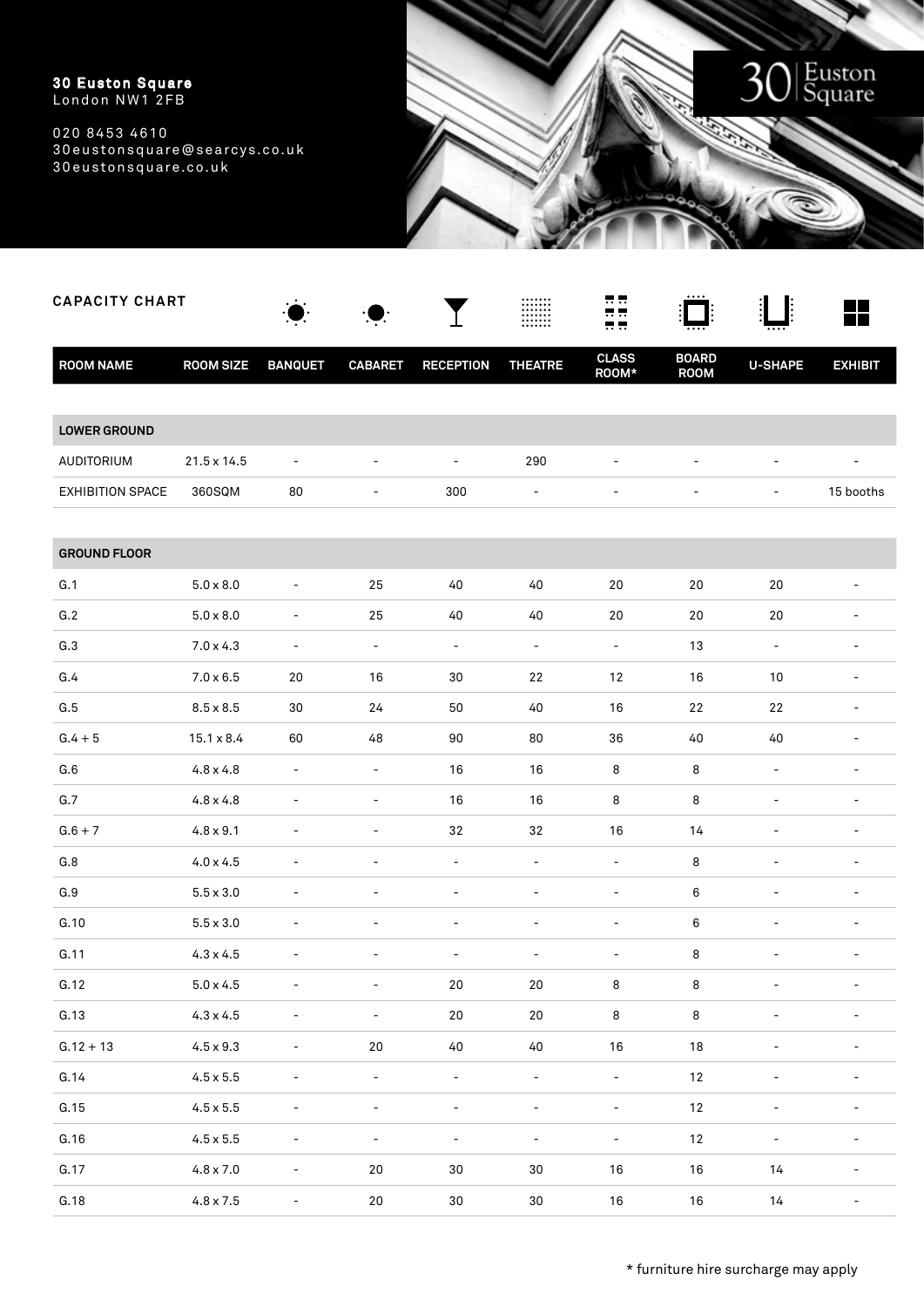

| <b>CAPACITY CHART</b> |                   |                          |                          |                          | <br><br><br><br>.<br>        | <br><b></b><br>          |                             |                              | <b>The Second Second</b> |
|-----------------------|-------------------|--------------------------|--------------------------|--------------------------|------------------------------|--------------------------|-----------------------------|------------------------------|--------------------------|
| <b>ROOM NAME</b>      | <b>ROOM SIZE</b>  | <b>BANQUET</b>           | <b>CABARET</b>           | <b>RECEPTION</b>         | <b>THEATRE</b>               | <b>CLASS</b><br>ROOM*    | <b>BOARD</b><br><b>ROOM</b> | <b>U-SHAPE</b>               | <b>EXHIBIT</b>           |
|                       |                   |                          |                          |                          |                              |                          |                             |                              |                          |
| <b>FIRST FLOOR</b>    |                   |                          |                          |                          |                              |                          |                             |                              |                          |
| PRINCES GATE          | $7.0 \times 11.0$ | 40                       | 32                       | 50                       | 50                           |                          | 24                          | 22                           |                          |
| <b>IRELAND</b>        | $7.0 \times 7.0$  | $\overline{\phantom{0}}$ | $\overline{\phantom{a}}$ | $\overline{\phantom{a}}$ | $\qquad \qquad \blacksquare$ | $\overline{\phantom{a}}$ | 16                          | 13                           |                          |
| <b>BERESFORD PITE</b> | $7.0 \times 4.0$  |                          | $\overline{\phantom{0}}$ |                          |                              | $\overline{\phantom{a}}$ | 8                           | $\overline{7}$               |                          |
| <b>ENGLAND</b>        | $7.0 \times 4.5$  |                          |                          | $\overline{a}$           |                              | $\overline{a}$           | 10                          | 8                            | $\overline{\phantom{a}}$ |
| <b>WALES</b>          | $7.0 \times 5.5$  |                          | $\overline{a}$           | $\overline{\phantom{a}}$ | $\overline{\phantom{0}}$     | $\overline{\phantom{a}}$ | 14                          | 11                           | $\overline{\phantom{a}}$ |
| <b>SCOTLAND</b>       | $7.0 \times 6.5$  |                          | $\overline{\phantom{a}}$ | $\overline{\phantom{a}}$ | $\qquad \qquad \blacksquare$ | $\overline{\phantom{a}}$ | 16                          | 13                           | $\overline{\phantom{a}}$ |
| 1ST FLOOR BRIDGE      | $12.8 \times 4.5$ | $\overline{a}$           | $\overline{\phantom{a}}$ | 25                       | $\qquad \qquad \blacksquare$ | $\overline{\phantom{a}}$ | $\overline{\phantom{a}}$    | $\overline{\phantom{a}}$     | 3 booths                 |
|                       |                   |                          |                          |                          |                              |                          |                             |                              |                          |
| FIFTH FLOOR   ROOFTOP |                   |                          |                          |                          |                              |                          |                             |                              |                          |
| <b>STATE ROOMS</b>    |                   | 216                      | $\overline{\phantom{a}}$ | 230                      | 200                          | $\overline{\phantom{a}}$ | $\overline{\phantom{0}}$    | $\overline{\phantom{a}}$     |                          |
| <b>EUSTON</b>         | $8.3 \times 26.8$ | 160                      | 120                      | 210                      | 150                          | 54                       | 90                          | 70                           | 10 booths                |
| <b>STEPHENSON</b>     | $9.0 \times 15.0$ | 60                       | 48                       | 120                      | 90                           | 36                       | 40                          | 40                           | 5 booths                 |
| <b>TERRACE</b>        | $4.0 \times 23.0$ | $\overline{a}$           | $\overline{\phantom{a}}$ | 70                       | $\qquad \qquad \blacksquare$ | $\overline{\phantom{a}}$ | $\overline{\phantom{a}}$    | $\qquad \qquad \blacksquare$ |                          |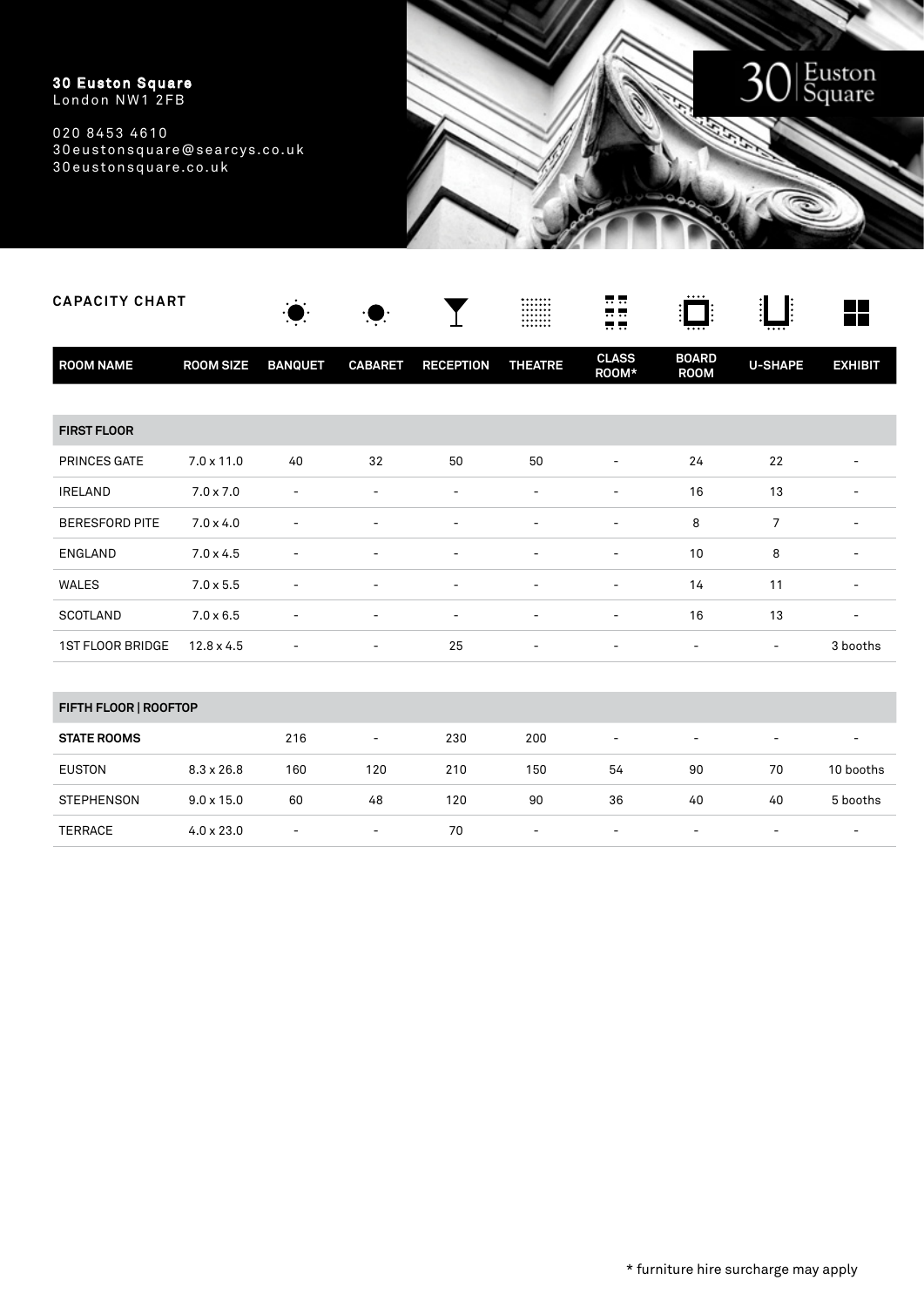020 8453 4610 30eustonsquare@searcys.co.uk 30eustonsquare.co.uk



**FLOOR PLAN** Lower Ground

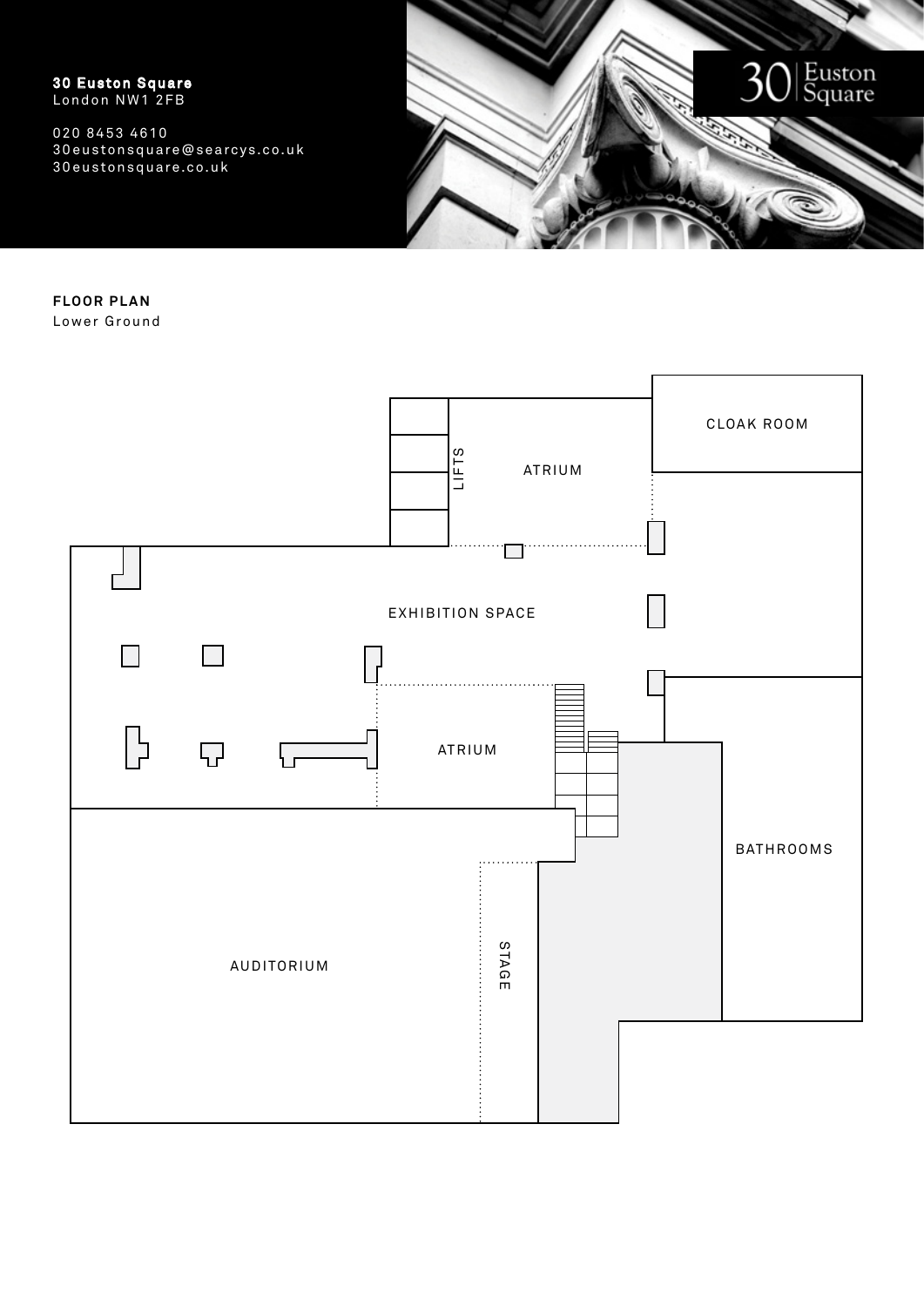020 8453 4610 30eustonsquare@searcys.co.uk 30eustonsquare.co.uk



**FLOOR PLAN**



E U STO N R OA D ENTRANCE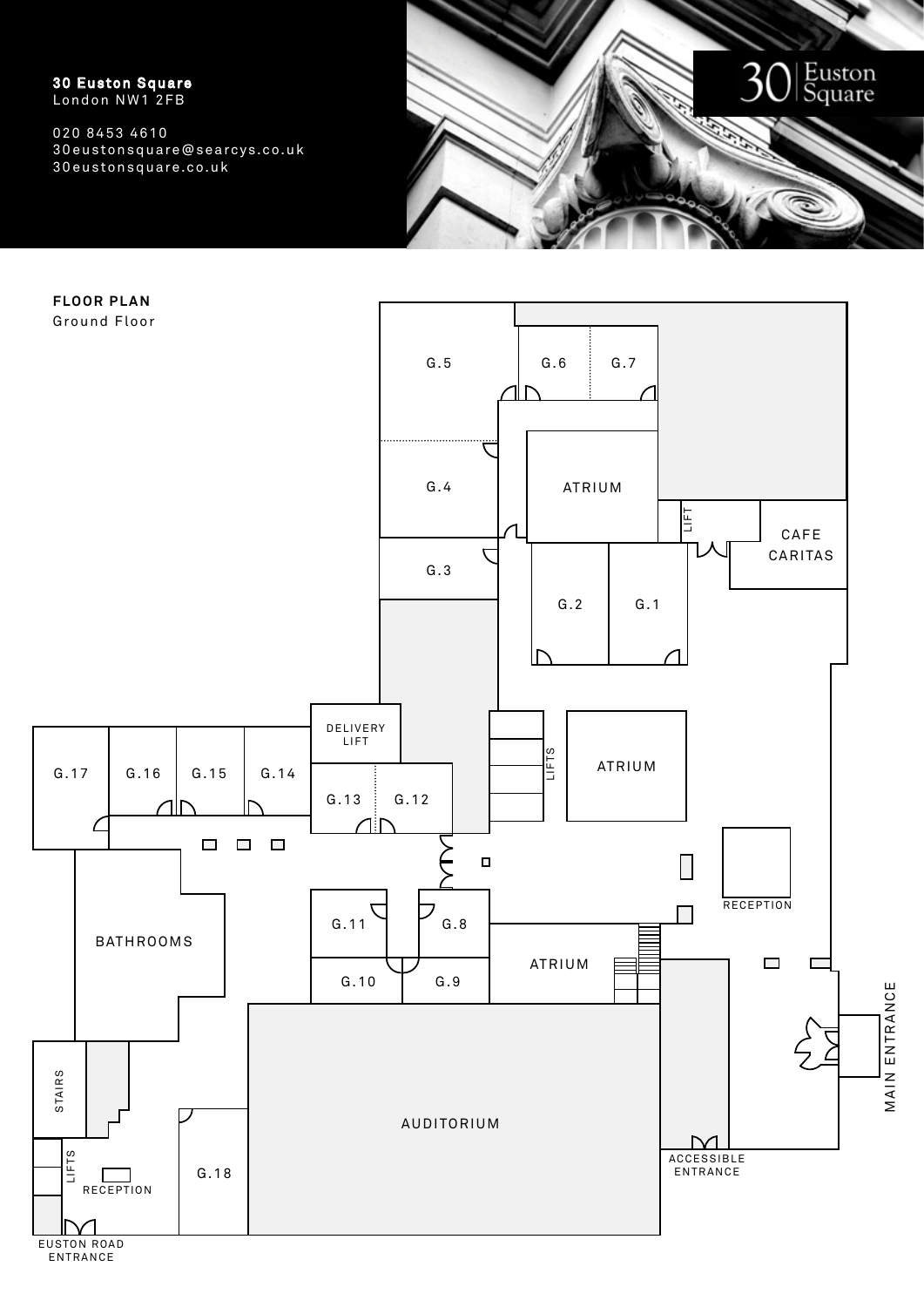

**FLOOR PLAN** First Floor